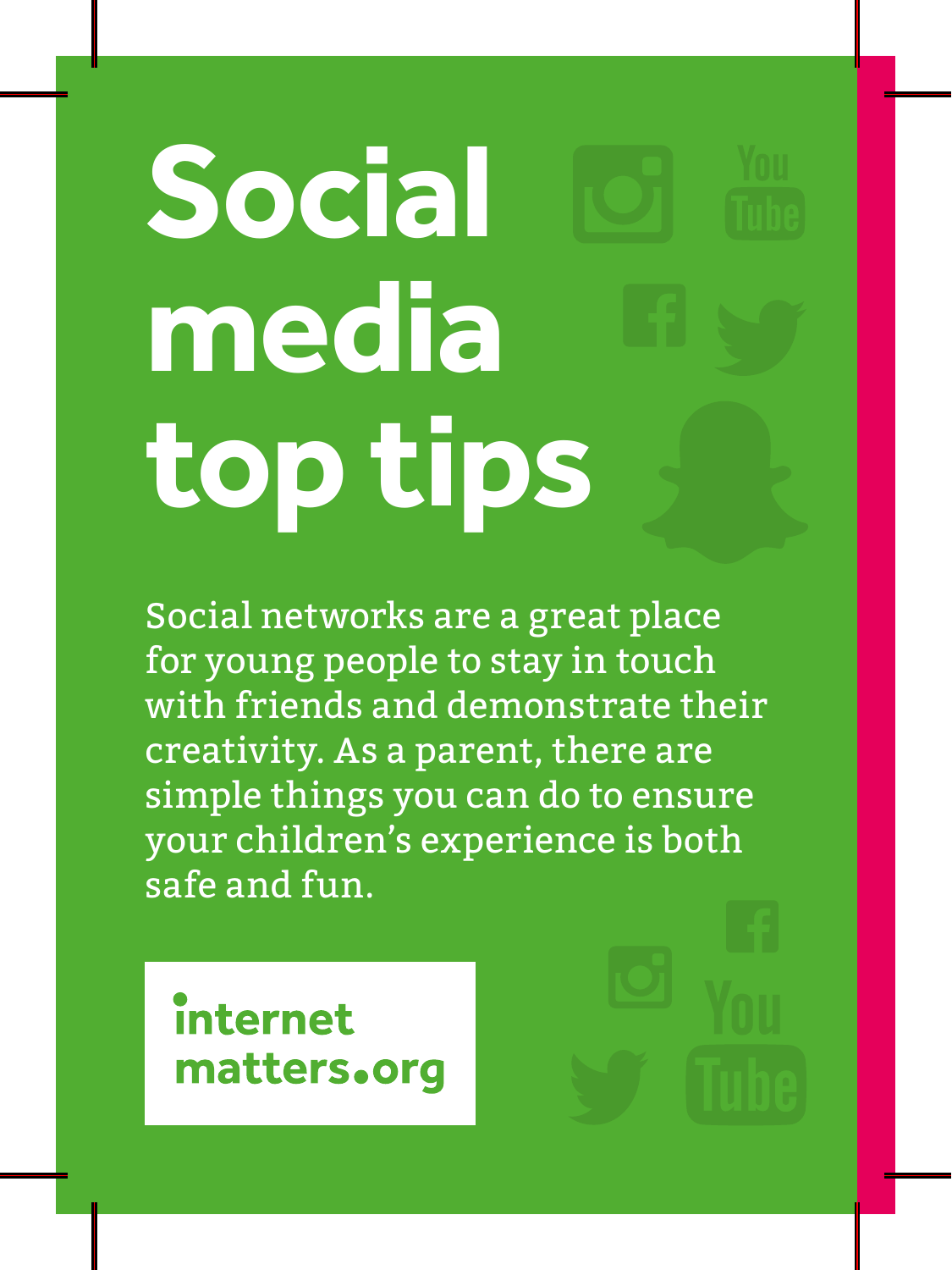

#### *1. Are they sharing inappropriate selfies?*

Discuss the reasons why they feel the need to share such images and the potential long-term impact this could have on them if the pictures are used without their consent.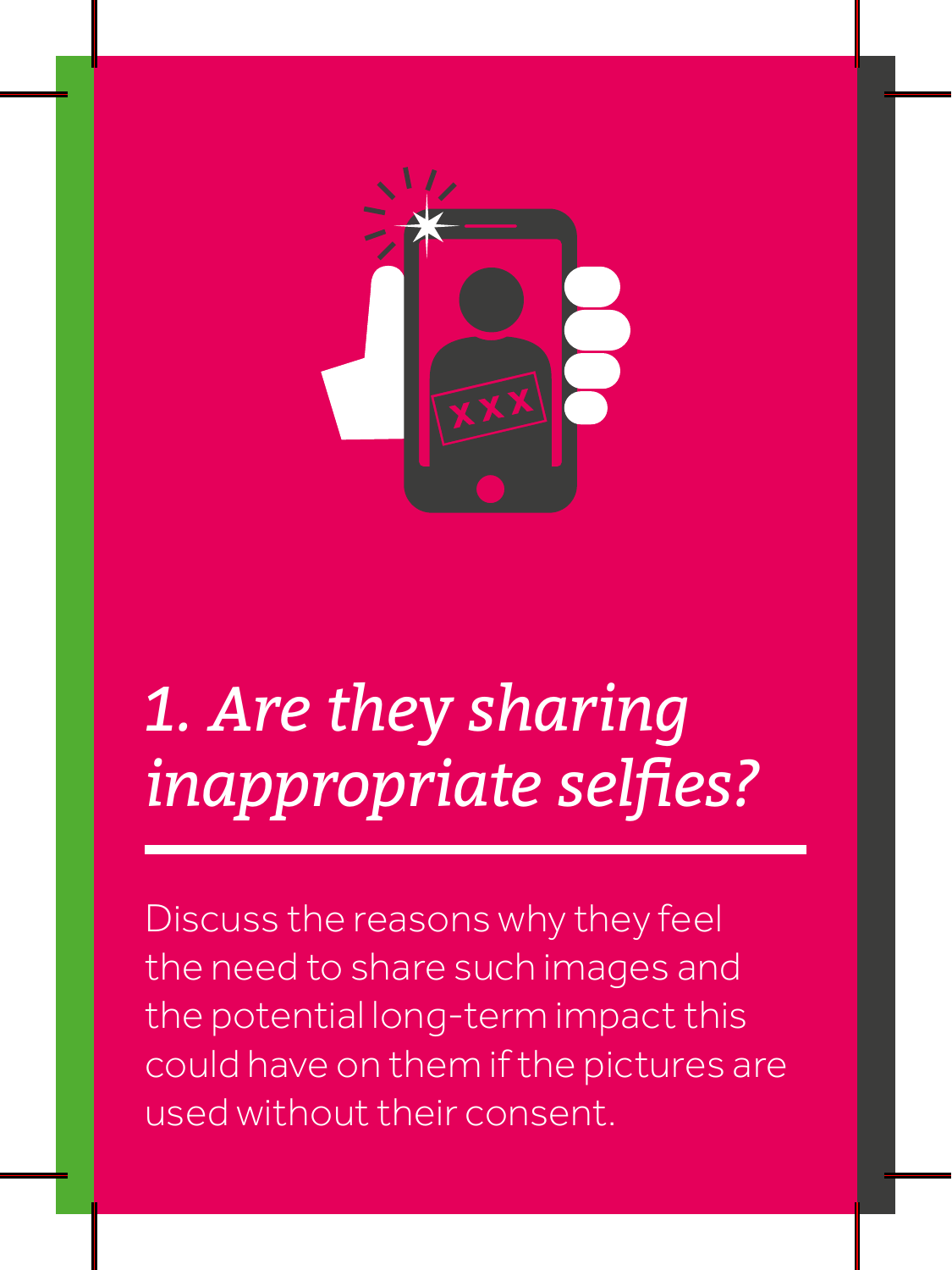

### *2. Do you feel they're spending too much time on social?*

Talk together so they understand your concerns. Agree house rules on when and how long they can go online and which sites they should visit.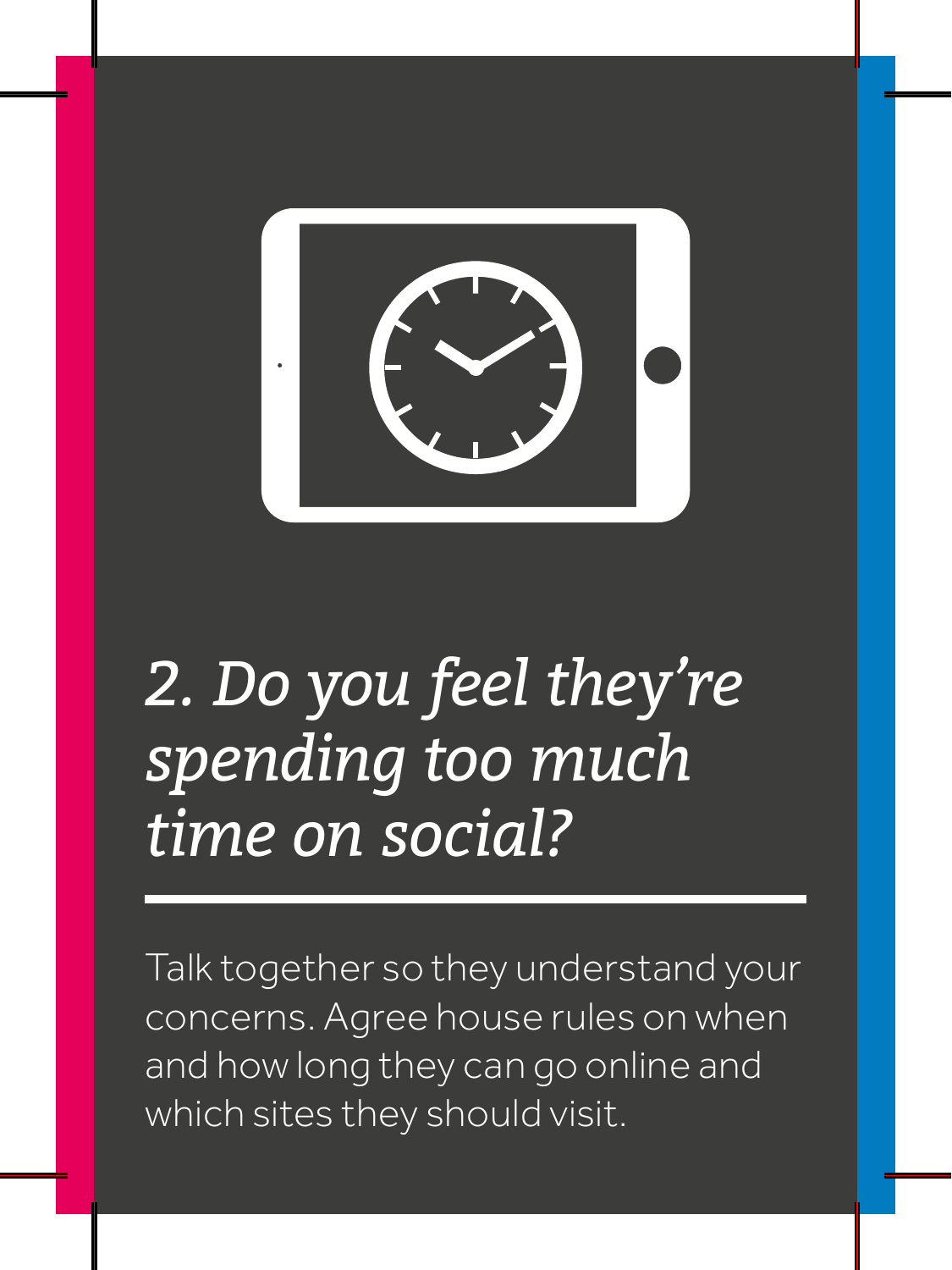

#### *3. Are they sharing their location through apps?*

Make sure geo-location is disabled to keep their whereabouts private. Explain why it's important that they never share personal information with people they don't know online.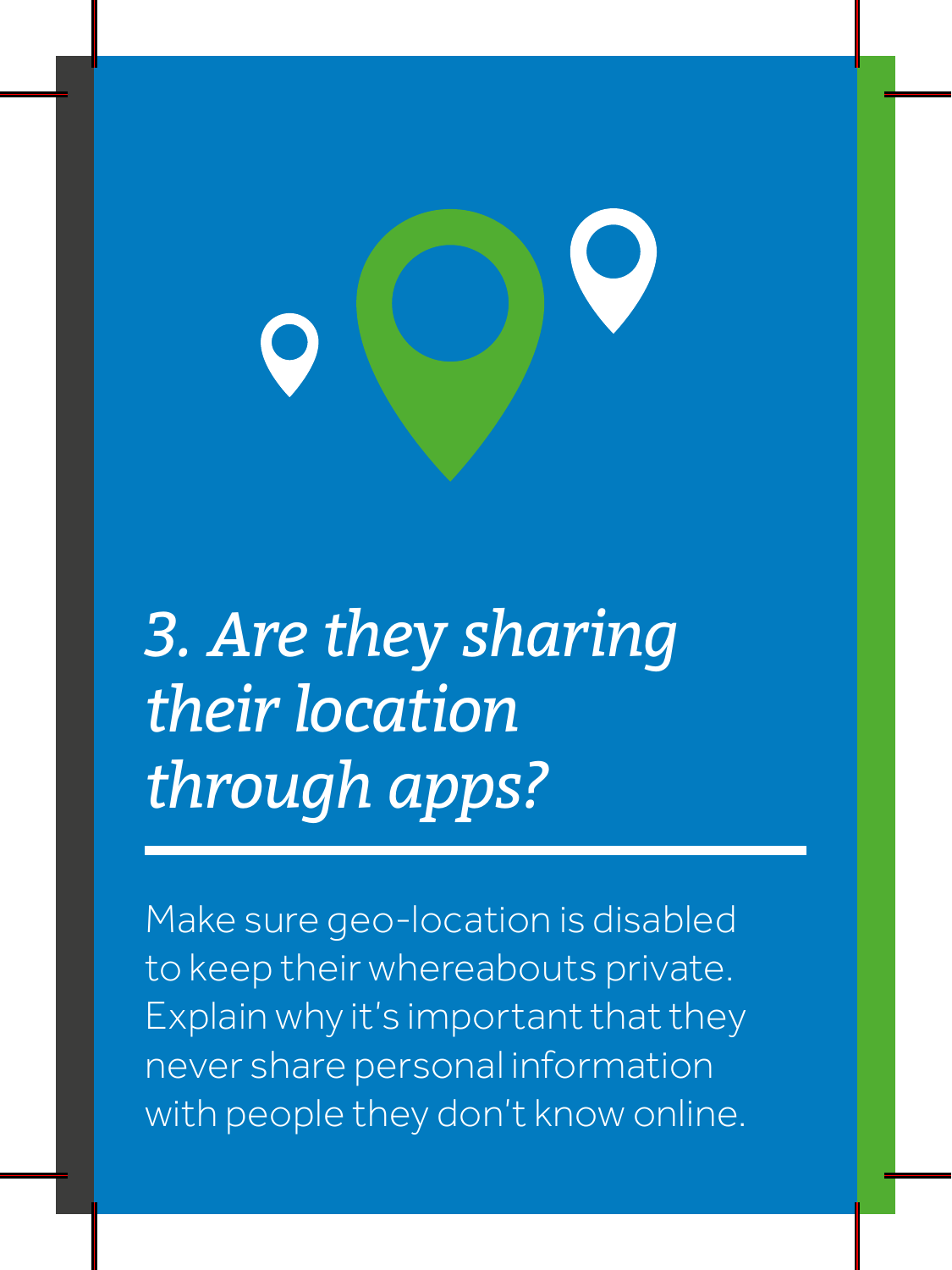

#### *4. Have they posted too much personal information?*

Talk to them about who they've shared the information with and assess the risk it poses to your child. You can also ask your child to remove the information from their account and help them understand how to share safely.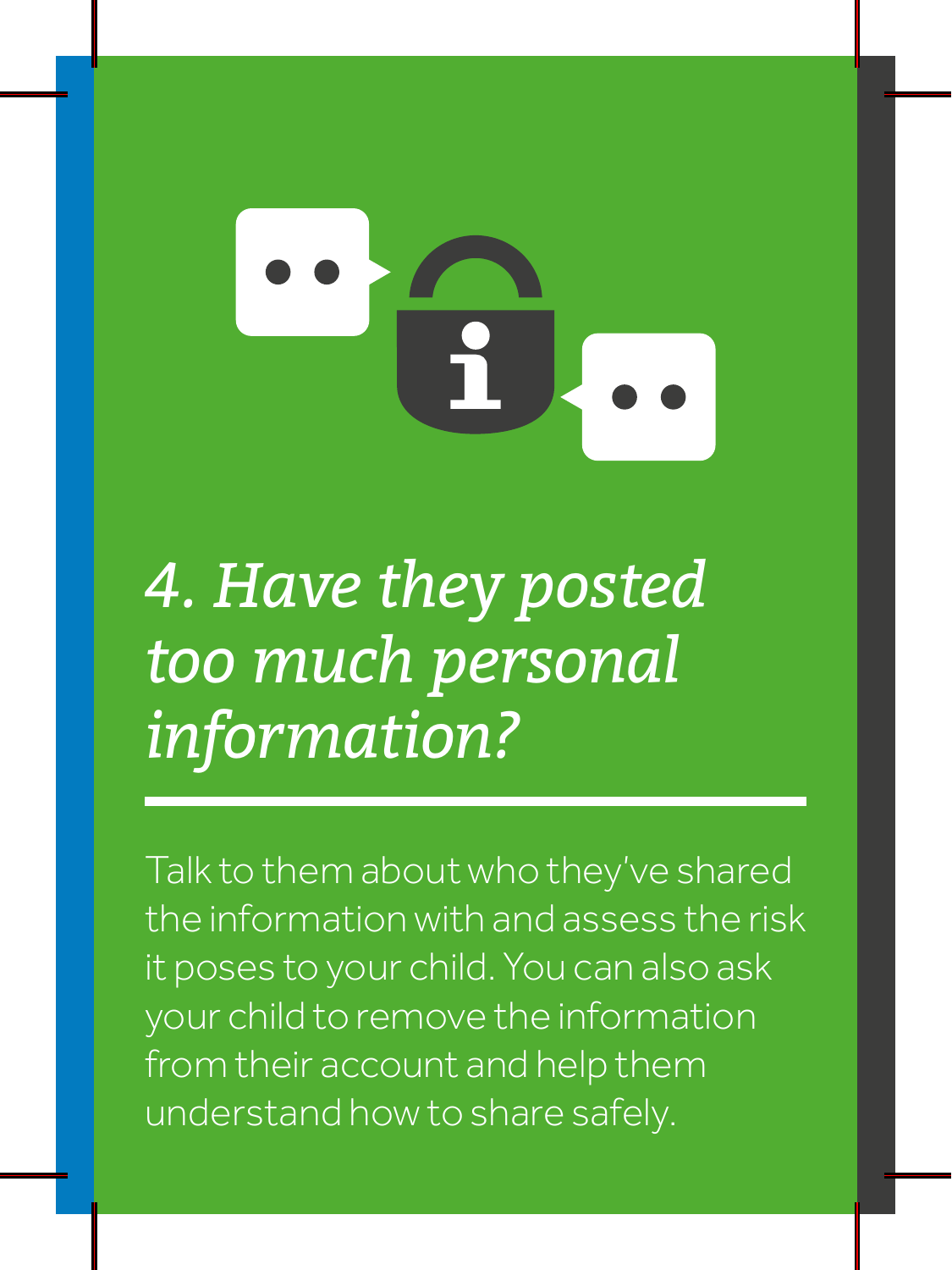

#### *5. Are they chatting to strangers online?*

Make sure your child understands that people may hide behind fake profiles for dishonest reasons and the person they've been chatting to could easily be someone with bad intentions.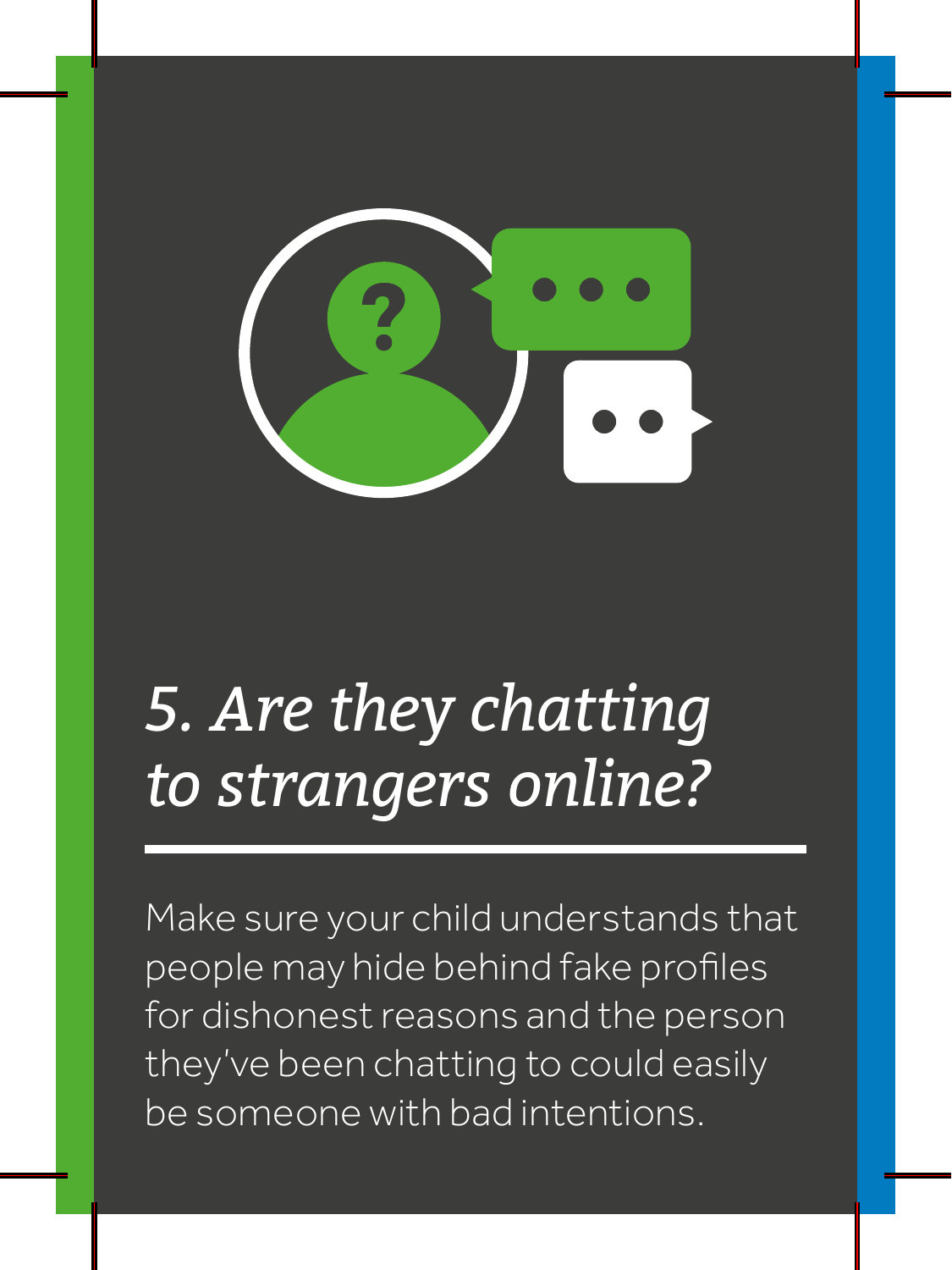#### 6. Are they gaming with strangers online?

Playing games can be fun and positive but ensure your child understands people may hide behind fake profiles for dishonest reasons and learn how to block and report anything offensive.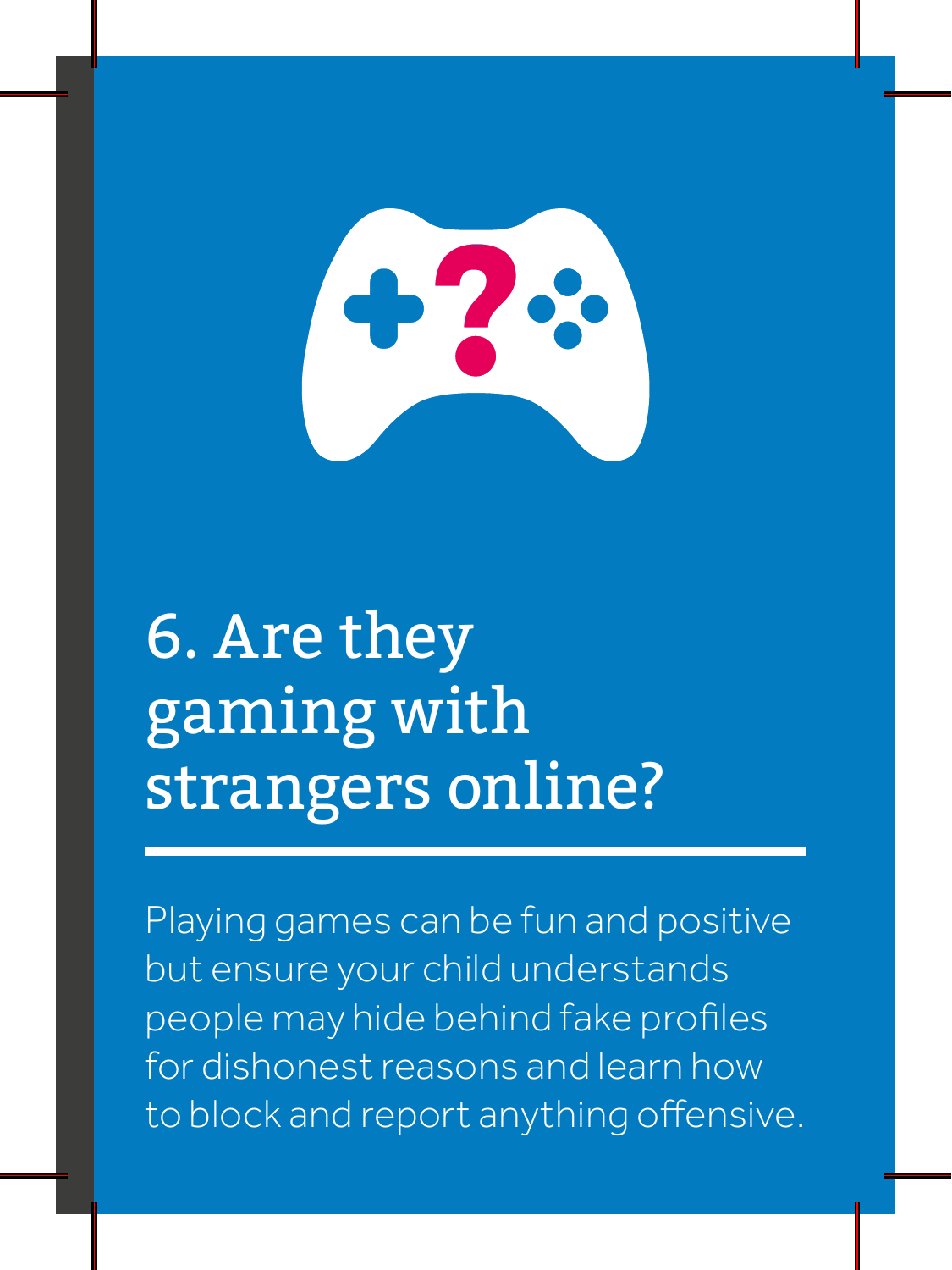

#### 36 real friends

## *7. Do they have hundreds of followers?*

Explain that some people may not be who they say they are and tell your child how privacy settings can put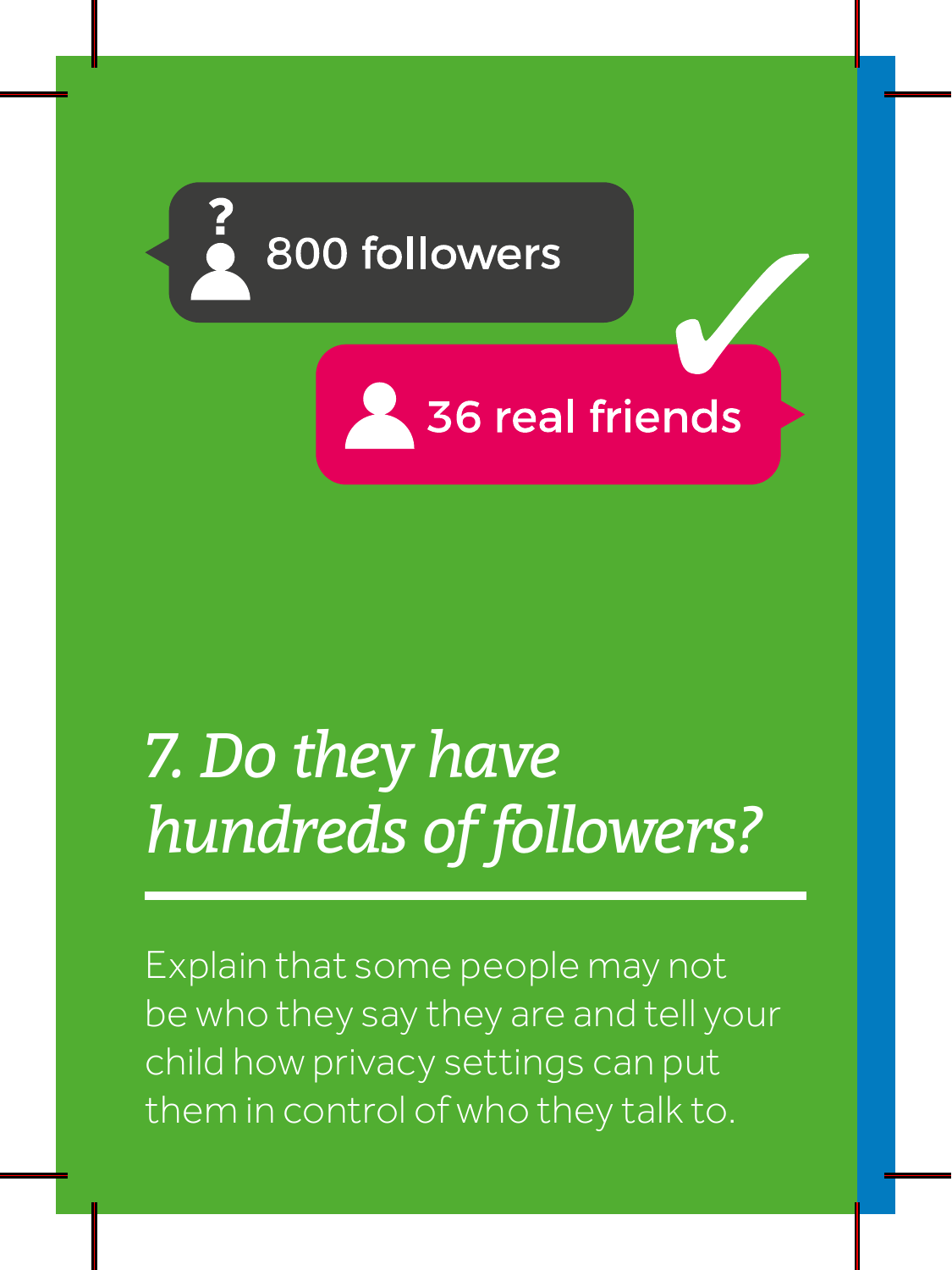

### *8. Have they shared embarrassing images?*

Remind your child that these images are their personal digital footprint for years to come and advise them to use settings that only let them share with friends they know. If they're not comfortable wearing it on their T-shirt, they shouldn't put it online.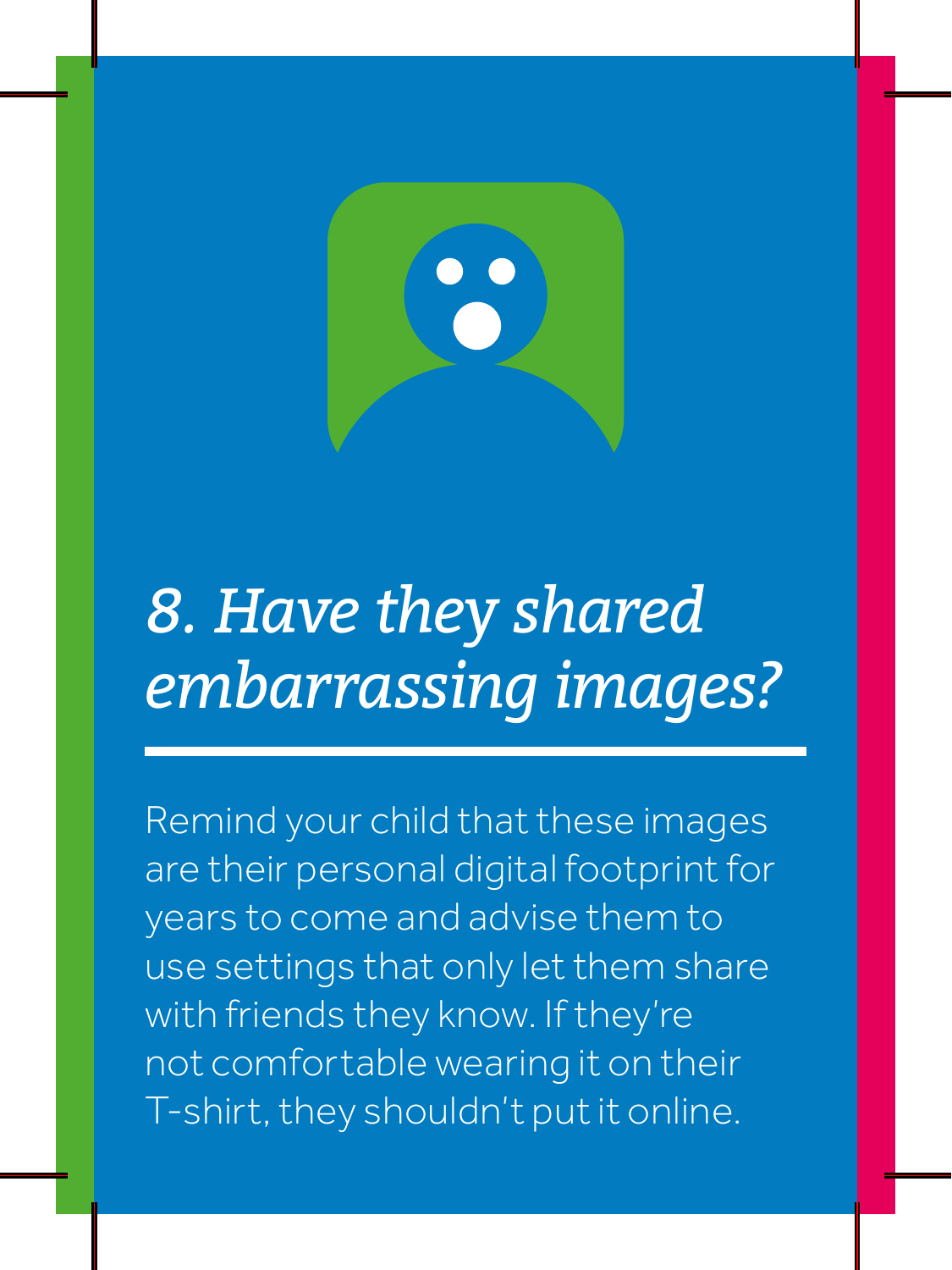### *9. Are they at risk of being cyberbullied?*

Stay calm, listen without judging and reassure your child that you can help. Discuss any action you may take together. Encourage them not to retaliate and to save any evidence.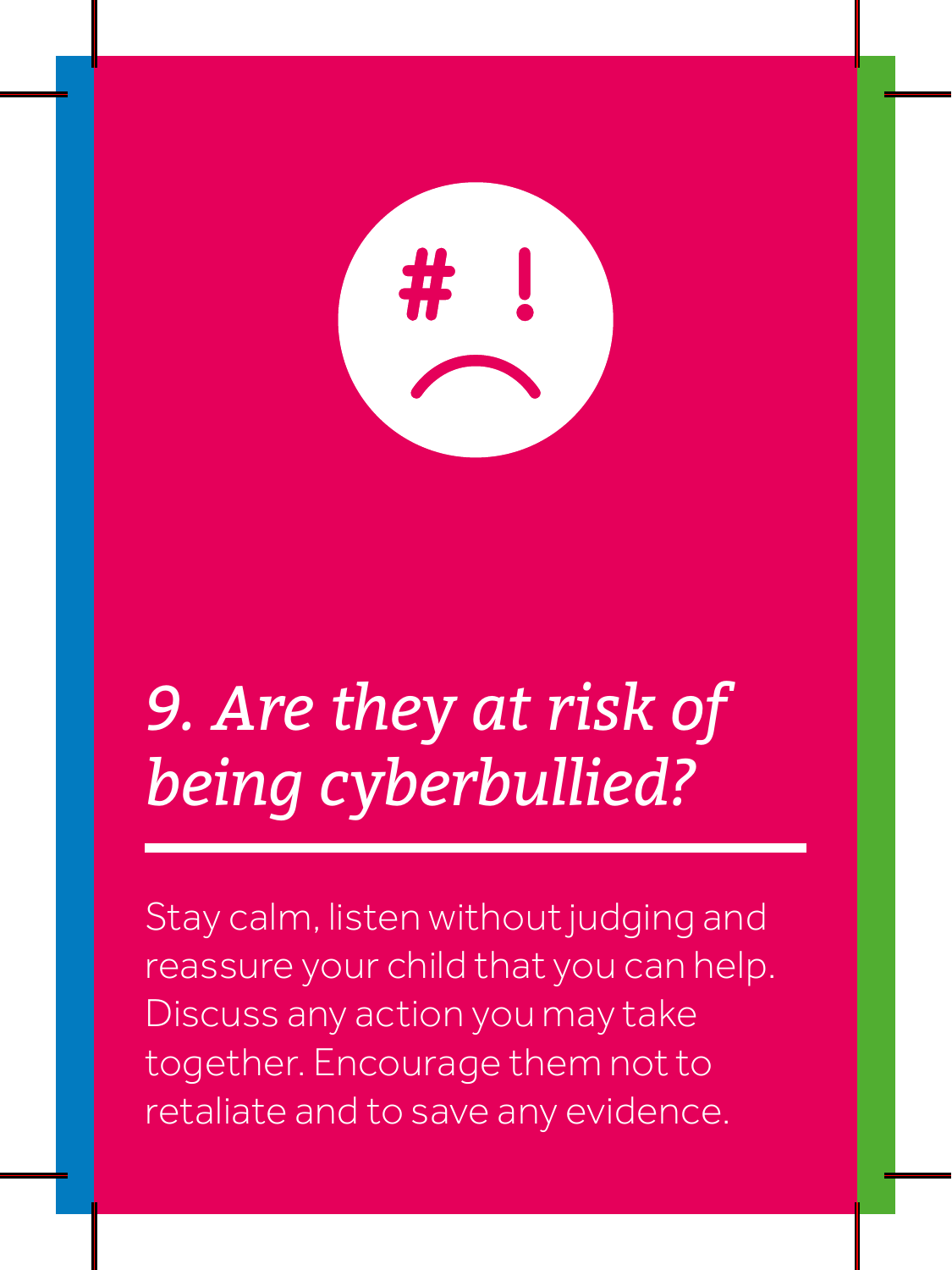

### *10. Do they know what they share online can hurt others?*

Talk together about peer pressure and how screens and anonymity can lead to behaviour that is hurtful. Remind them there's a fine line between sharing content because it's funny or might get lots of 'likes' versus the potential to cause offence or hurt.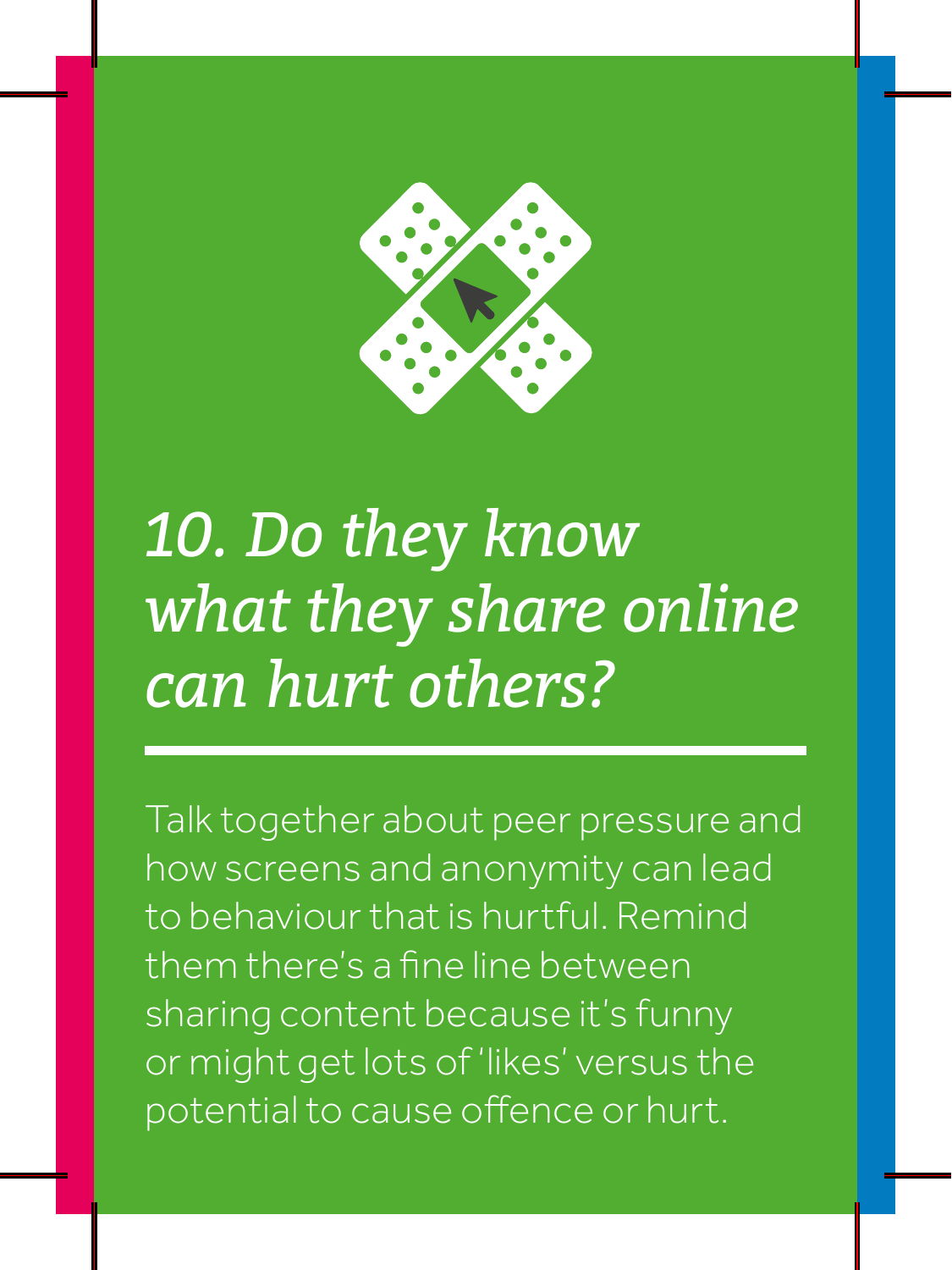#### *11. Have they been affected by content shared online?*

Encourage them to think about why friends may share certain posts. Show them how to gently challenge their friends if they find their content offensive. Remind them they can always talk to you about things happening online.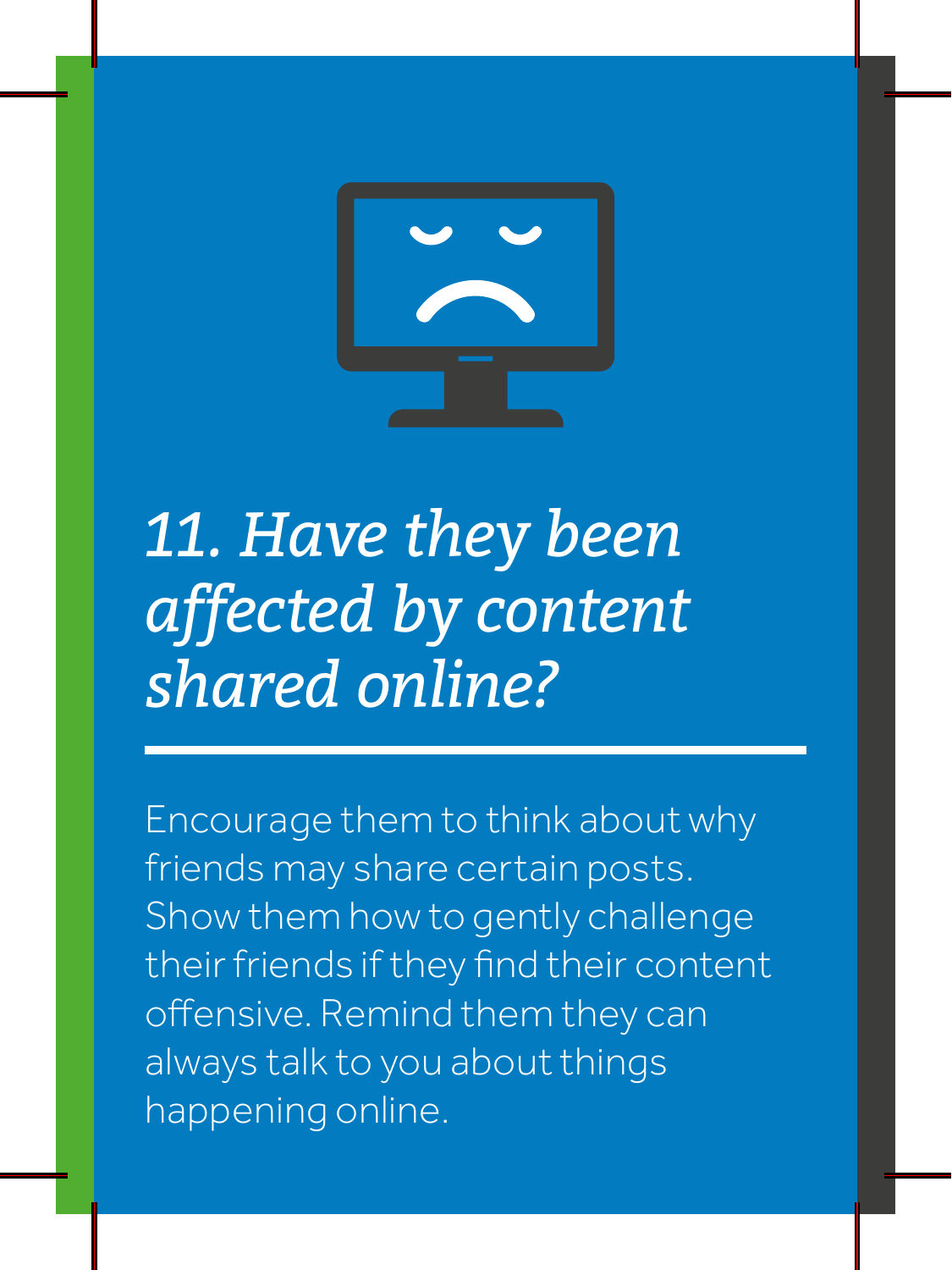

#### *12. Are they ready to share on social?*

Most social media apps have a minimum age rating of 13. If a social network has set an age limit it means that some of the content may not be suitable for a younger child.